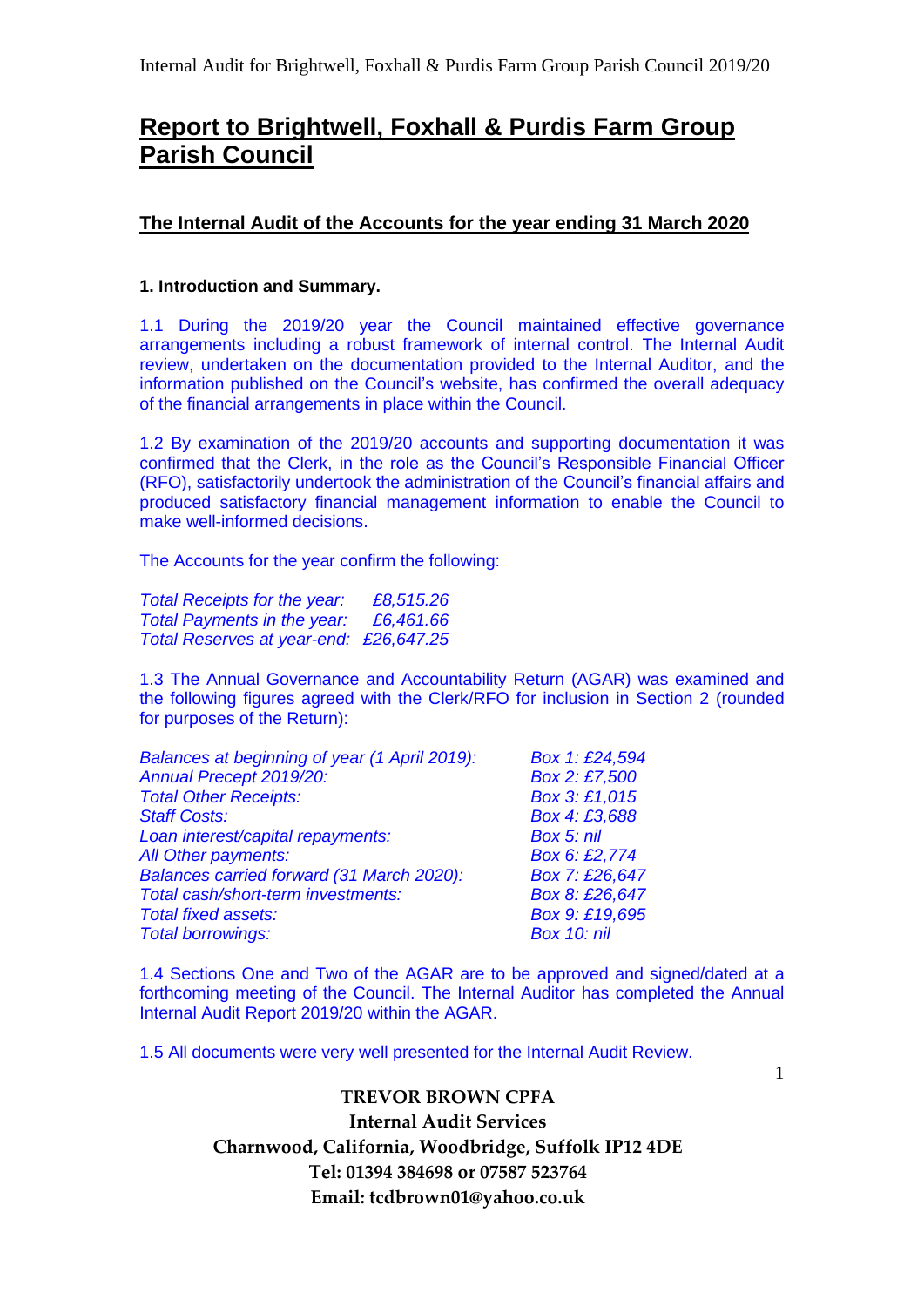1.6 The following Internal Audit work was carried out on the adequacy of systems of internal control in accordance with the Audit Plan. Comments and any recommendations arising from the review are made below.

**2. Governance, Standing Orders, Financial Regulations and other Regulatory matters** *(examination of Standing Orders, Financial Regulations, Code of Conduct, Formal Policies and Procedures, Tenders where relevant. Acting within the legal framework, including Data Protection legislation).*

2.1 Standing Orders are in place and were considered, an amendment made and approved by the Council at the meeting held on 11 March 2020 (Minute 43.20 refers).

2.2 Financial Regulations are also in place and were considered and accepted by the Council at its meeting on 11 March 2020 (Minute 43.20 refers).

2.3 The Council's Minutes are well presented and provide clear evidence of the decisions taken by the Council in the year. Each page of the Minutes is signed/initialled by the person acting as Chair of the meeting at which the Minutes are approved.

2.4 The Council is registered with the Information Commissioner's Office (ICO) as a Fee Payer/Data Controller for the provision of council services under Data Protection legislation (Registration ZA326954, expiring 12 March 2021). Whilst it is not a legal requirement for a local council to appoint a Data Protection Officer (DPO), the Council demonstrated good practice by appointing the Clerk/RFO as the DPO at its meeting on 23 May 2018 and approved a set of documents aimed to meet the requirements of the General Data Protection Regulations (GDPR). The Council has prepared and approved a number of formal policies and protocols, including a comprehensive Data Governance Policy, a Privacy Policy and a Personal Data Assessment Matrix, in response to the GDPR.

2.5 The Council demonstrates good practice by adopting and reviewing a range of formal policies and procedures. At its meeting on 11 March 2020 the Council confirmed its acceptance of the Freedom of Information Policy, Grant Policy, Complaints Procedure and the Information available under the Publication Scheme (Minute 43.20 refers).

2.6 The Clerk/RFO has constructed a Community Infrastructure Levy (CIL) Annual Report for the year ended 31 March 2020. The Report shows an amount of £1,381.10 retained as at 31 March 2020, unchanged from the end of the previous year.

2.7 The Council re-adopted the Suffolk Local Code of Conduct at its meeting on 11 March 2020 (Minute 43.20 refers). The Council demonstrates good practice in this respect by periodically re-adopting the Code of Conduct, which details the requirements and responsibilities placed upon each individual Council Member.

> **TREVOR BROWN CPFA Internal Audit Services Charnwood, California, Woodbridge, Suffolk IP12 4DE Tel: 01394 384698 or 07587 523764 Email: tcdbrown01@yahoo.co.uk**

2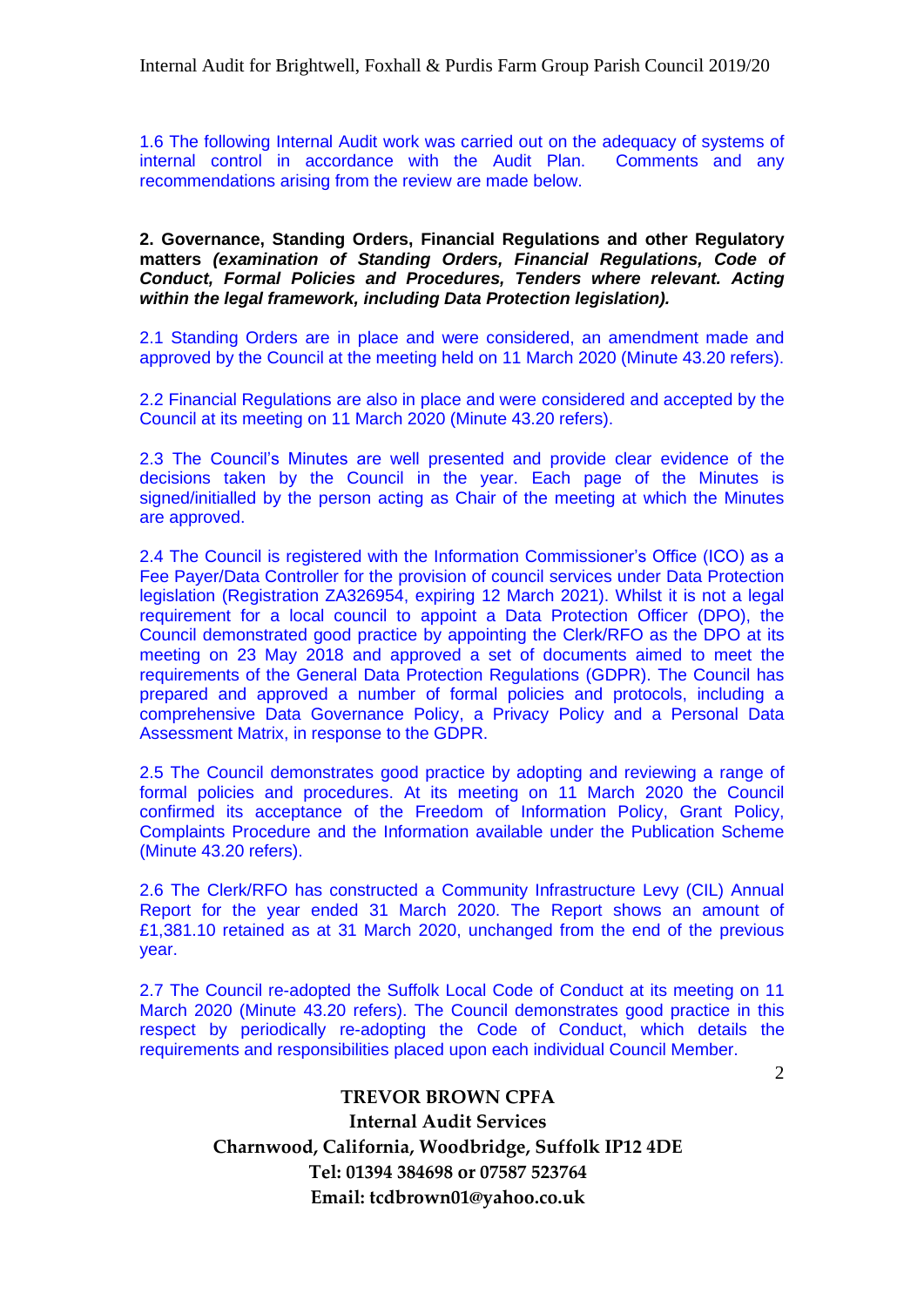#### **3. Accounting Procedures and Proper Book-keeping** *(examination of entries in the Cashbook, regular reconciliations, supporting vouchers, invoices and receipts and VAT accounting).*

3.1 The Cashbook Spreadsheet is very well referenced and provides a good audit trail to the Bank Statements and Cheque Book counterfoils and the financial information prepared by the Clerk/RFO. These documents provided good evidence in support of the receipts and payments in the year. Supporting invoices and vouchers were in place.

3.2 No payments were recorded in the year as having been made under the Local Government Act 1972 Section 137. VAT payments are tracked and identified within the Expenditure Analysis (to facilitate future re-claims to HMRC).

3.3 Relatively small amounts of VAT are paid by the Council each year and no reclaim was made to HMRC in the year of account. The previous re-claim to HMRC was for £770.90 VAT paid in the period 12 December 2016 to 12 December 2018 and which was received at bank on 15 February 2019.

3.4 A sample of Cashbook (Expenditure Analysis) transactions in the year was closely examined and found to be in good order.

3.5 A Statement of Variances (explaining significant differences in receipts and payments between the years 2018/19 and 2019/20) has been prepared by the Clerk/RFO for publication on the Council's website. The External Auditors require an explanation where the carried forward (end of year) reserves are greater than twice the income from the Precept and the Clerk/RFO has addressed this matter in the Statement of Variances.

**4. Internal Control and the Management of Risk** *(Review by Council of the effectiveness of internal controls, including risk assessment, and Minuted accordingly).*

4.1 The Council's Risk Assessment documentation and Internal Audit procedures were considered and approved by the Council at its meeting on 11 March 2020 (Minute 43.20 refers).

4.2 The Council accordingly complied with the Accounts and Audit Regulations 2015 which require that at least once during each financial year a Council must undertake a review of the effectiveness of its Internal Control arrangements, including the management of risk, and the Minutes of the Council must formally record that the review has taken place.

4.3 The content of the Risk Assessment documentation is wide-ranging and details the risks identified and the actions in place to manage and control the risks.

3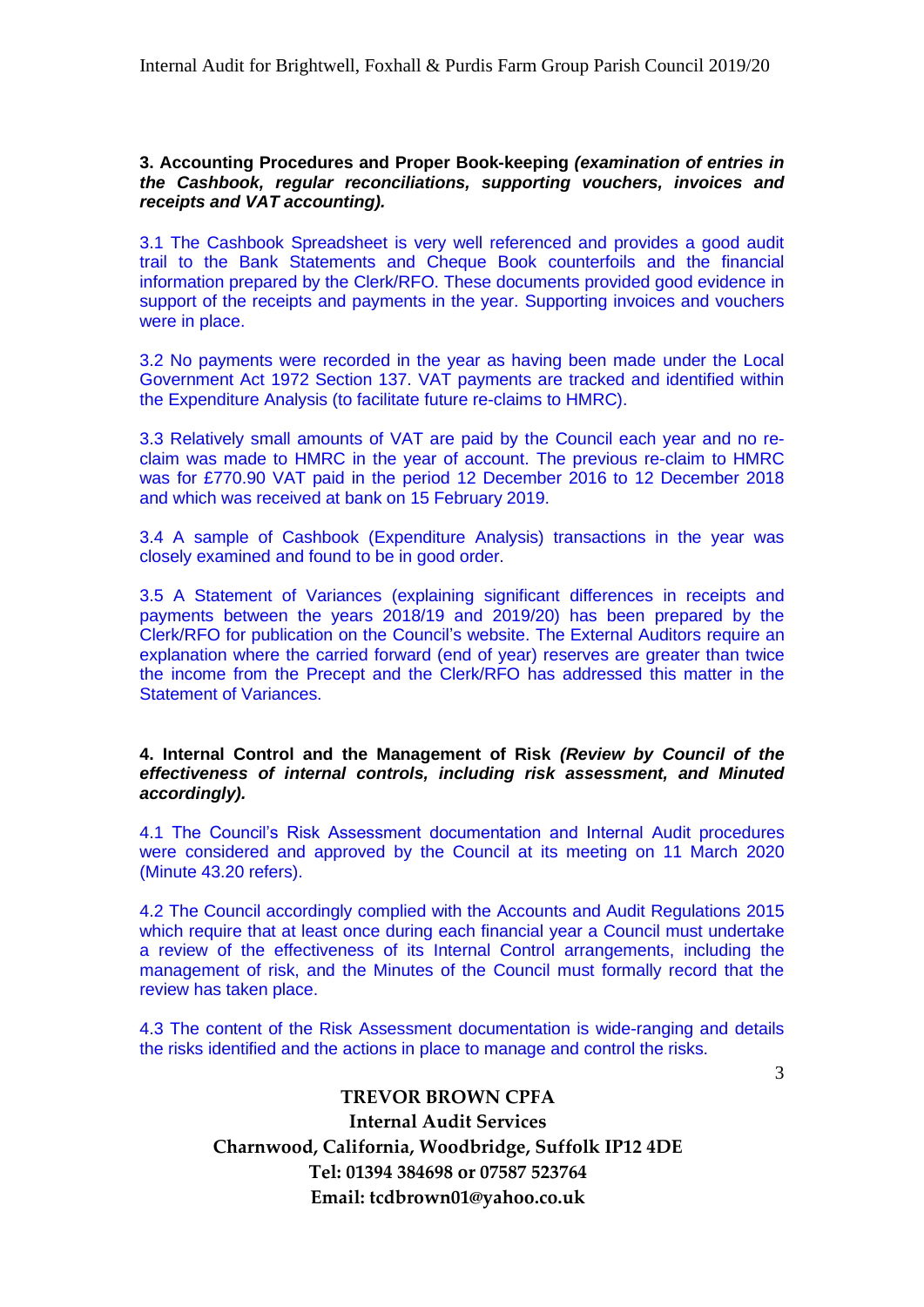Internal Audit for Brightwell, Foxhall & Purdis Farm Group Parish Council 2019/20

4.4 Insurance was in place for the year of audit. At its meeting on 11 September 2019 the Council approved the insurance policy renewal payment of £274.40 to CAS Insurance. The Employer's Liability cover and the Public Liability cover each stand at £10m.

4.5 The Employee/Councillor Dishonesty cover stands at £25,000, which is lower than the current recommended guidelines which provide that the cover should be at least the sum of the year-end balances plus 50% of the precept/grants (approximately £30,400 as at 31 March 2020). The Council should monitor the level of cash balances held during the year and increase the level of the Employee/Councillor Dishonesty insurance cover should sums continue to exceed the current £25,000 level of insurance cover.

#### **5. Transparency Code** *(Compliance for smaller councils with income/ expenditure under £25,000)***.**

5.1 Brightwell, Foxhall and Purdis Farm Group Parish Council is designated as a 'Smaller Council'. The Council's website is*:*

*http://brightwellfoxhallandpurdisfarm.onesuffolk.net/*

5.2 Smaller authorities should publish on their website:

- a) All items of expenditure above £100: Published – Yes
- b) Annual Governance Statement, AGAR Annual Return, Section One: Published (2018/19) – Yes
- c) End of year accounts, AGAR Annual Return, Section Two: Published (2018/19) – Yes
- d) Annual Internal Audit Report within AGAR Annual Return: Published (2018/19) – Yes
- e) List of councillor or member responsibilities: Published – Yes
- f) Details of public land and building assets: Published – Yes
- g) Minutes, agendas and meeting papers of formal meetings: Published – Yes

5.3 The Council is meeting the requirements of the Transparency Code.

5.4 The Local Audit and Accountability Act 2014 and the Accounts and Audit Regulations 2015 required the Council to publish a 'Notice of Public Rights and Publication of Annual Governance and Accountability Return (Exempt Authority)' on a publicly accessible website. The Internal Auditor was able to confirm that a notice was published on the Council's website and displayed the inspection dates. However, the notice was not the official form specifically designed for publication,

4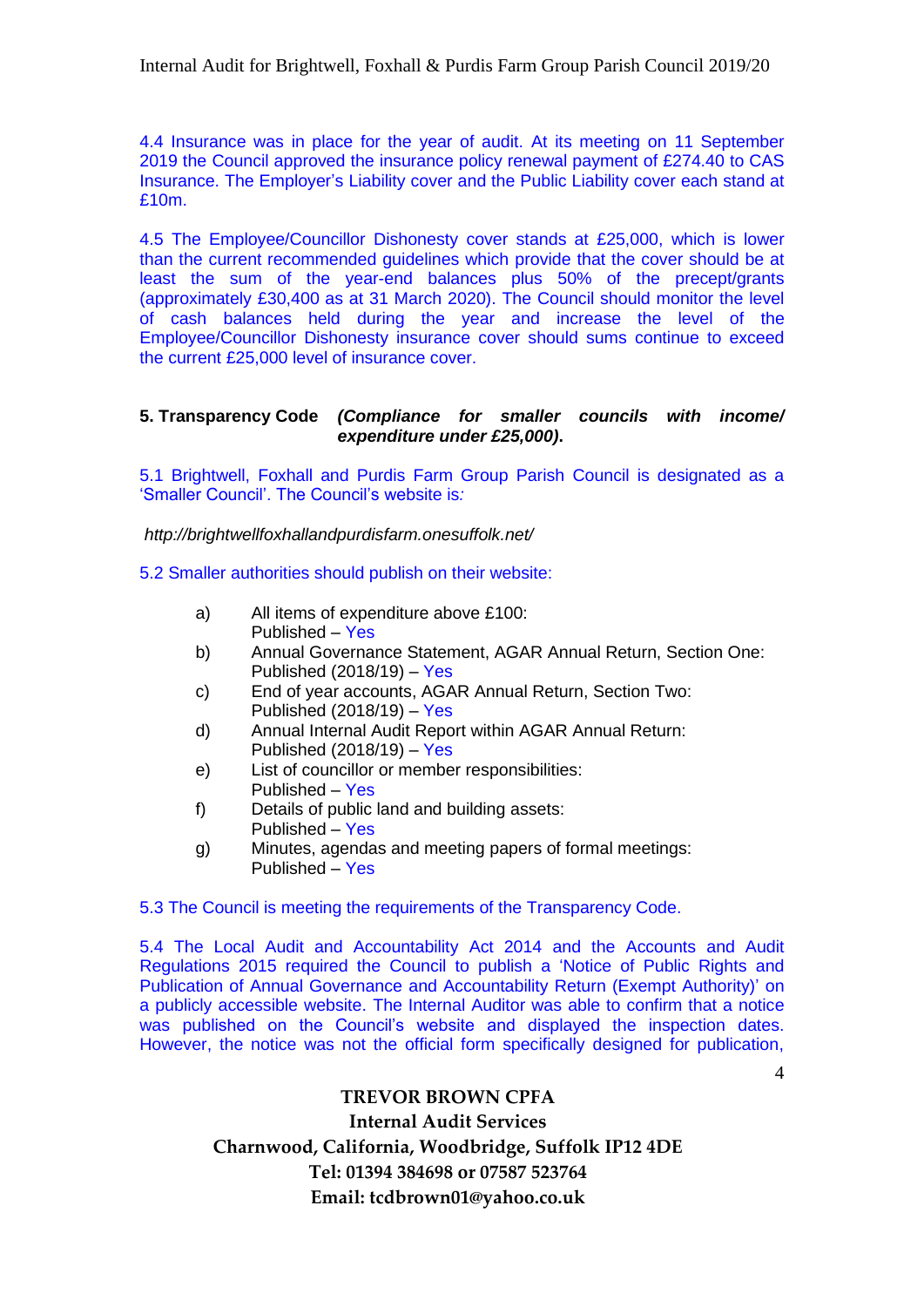Internal Audit for Brightwell, Foxhall & Purdis Farm Group Parish Council 2019/20

which the Clerk/RFO has confirmed will be used for the 2019/20 year to display the Date of the Announcement, Inspection Dates, Details of Person to contact to view the accounts and the Details of the person making the announcement.

#### **6. Budgetary controls** *(Verification of the budgetary process with reference to Council Minutes and supporting documents).*

Precept 2019/20: £7,500 (12 December 2018, Minute 178.18 refers).

Precept 2020/21: £7,500 (11 December 2019, Minute 175.19 refers).

6.1 The precepts were agreed in full Council and the precept decision and amount have been clearly Minuted. The Clerk/RFO ensures the Council is aware of responsibilities, commitments, forward planning and the need for adequate reserves. Budget papers are prepared to ensure councillors have sufficient information to make informed decisions.

6.2 Good budgetary procedures are in place. Examination of the accounts and supporting documentation for the year under review confirmed that the Council prepared detailed estimates of the 2019/20 annual budget and of receipts and payments.

6.3 The Budget for the year 2020/21 was discussed and agreed by the Council at its meeting on 11 December 2019 (Minute 175.19 refers).

6.4 The total Reserves available to the Council as at 31 March 2020 amounted to £26,647.25 which included earmarked reserves/restricted funds of £21,381.10 as follows:

Road Up-grading:  $£20,000.00$ CIL balance as at 31 March 2020: £1,381.10

6.5 As at the 31 March 2020 the Council maintained sufficient reserves and contingency sums to meet, within reason, any unforeseen items of expense that may occur.

**7. Income Controls** *(regarding sums received from Precept, Grants, Loans and other income including credit control mechanisms).*

7.1 Receipts recorded in the Cashbook Spreadsheet were cross referenced with the bank statements and were found to be in order.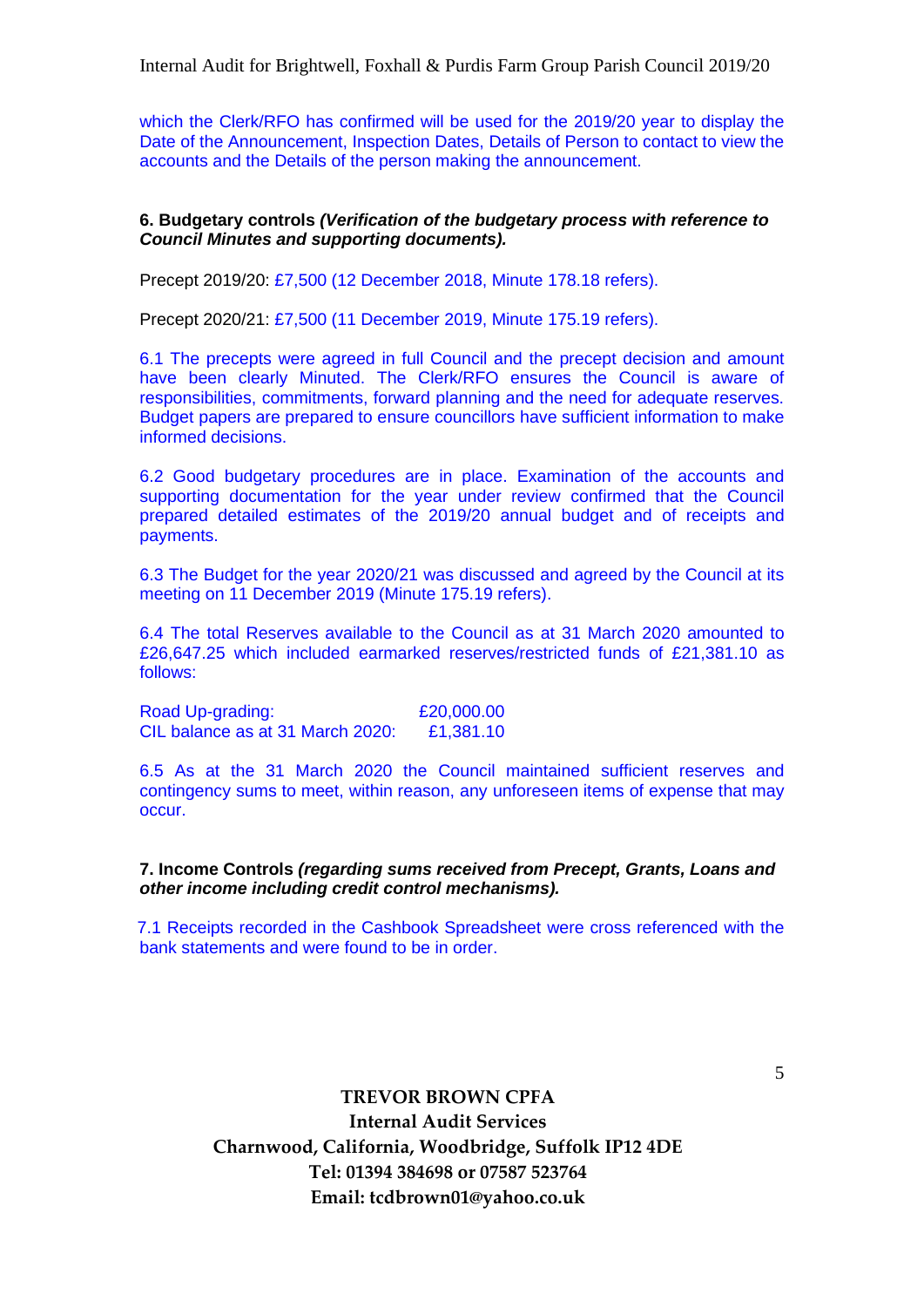**8. Petty Cash** *(Associated books and established system in place).*

8.1 No Petty Cash is held; an expenses system is in place with supporting details listed against the expenses claimed and attached to the Salary and Expenses Voucher.

#### **9. Payroll Controls (***PAYE and NIC in place; compliant with HMRC procedures; records relating to contracts of employment).*

9.1 Payroll Services are being operated in-house and PAYE payments have been made to HMRC in the year. The Clerk/RFO maintains a detailed record of hours worked each month alongside any expenses incurred in the month.

#### **10. Assets Controls** *(Inspection of asset register and checks on existence of assets; recording of fixed asset valuations; cross checking on insurance cover).*

10.1 The Asset Register was reviewed and approved by the Council at the meeting held on 11 March 2020 (Minute 43.20 refers). The Register displays a total value of £19,694.73 as at 31 March 2020, unchanged from the value as at the end of the previous year.

10.2 The Register complies with the current requirements which provide that each asset should be recorded at a consistent valuation, year-on-year. The assets are displayed at purchase cost or, where the original purchase price is unknown, a proxy cost which will remain unchanged until disposal. Box 9 of Section 2 of the AGAR (Annual Return) correctly records the value of assets of £19,695.

#### **11. Bank Reconciliation** *(Regularly completed and cash books reconcile with bank statements).*

11.1 The bank statements as at 31 March 2020 for the Barclays Community Account and the Barclays Business Premium Account reconciled with the End-of-Year accounts and agreed with the overall Bank Reconciliation for all accounts.

**12. Year End procedures** *(Regarding accounting procedures used and can be followed through from working papers to final documents. Verifying sample payments and income. Checking creditors and debtors where appropriate).*

12.1 End-of-Year accounts are prepared on a Receipts and Payments basis and were found to be in good order.